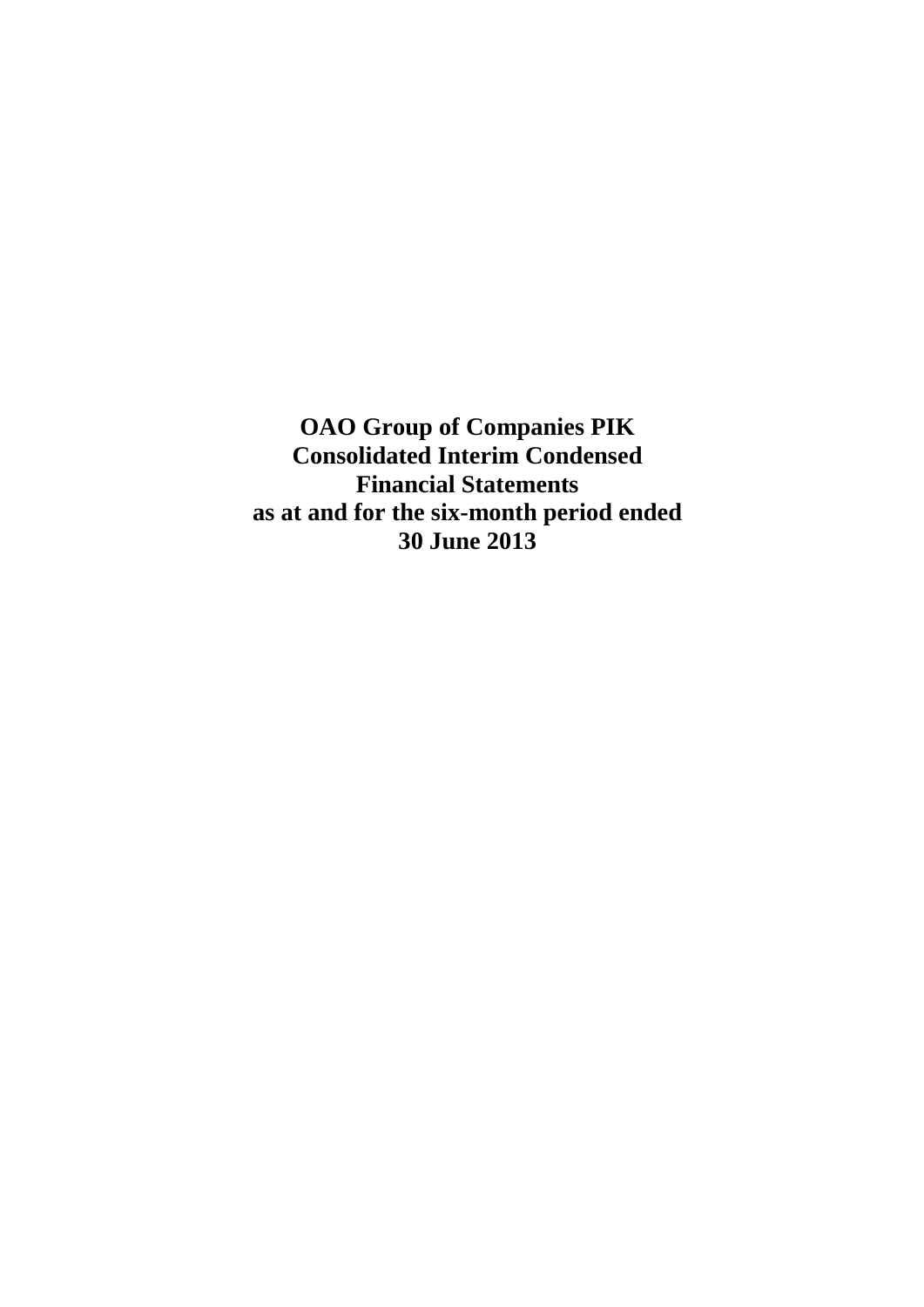# **Contents**

| <b>Consolidated Interim Condensed Financial Statements</b>                                   |                |
|----------------------------------------------------------------------------------------------|----------------|
| <b>Consolidated Interim Condensed Statement of Financial Position</b>                        | 3              |
| Consolidated Interim Condensed Statement of Profit or Loss and Other<br>Comprehensive Income | $\overline{4}$ |
| Consolidated Interim Condensed Statement of Changes in Equity                                | 5.             |
| <b>Consolidated Interim Condensed Statement of Cash Flows</b>                                | 6              |
| Notes to the Consolidated Interim Condensed Financial Statements                             | $7 - 17$       |
| Auditors' Report                                                                             | 18             |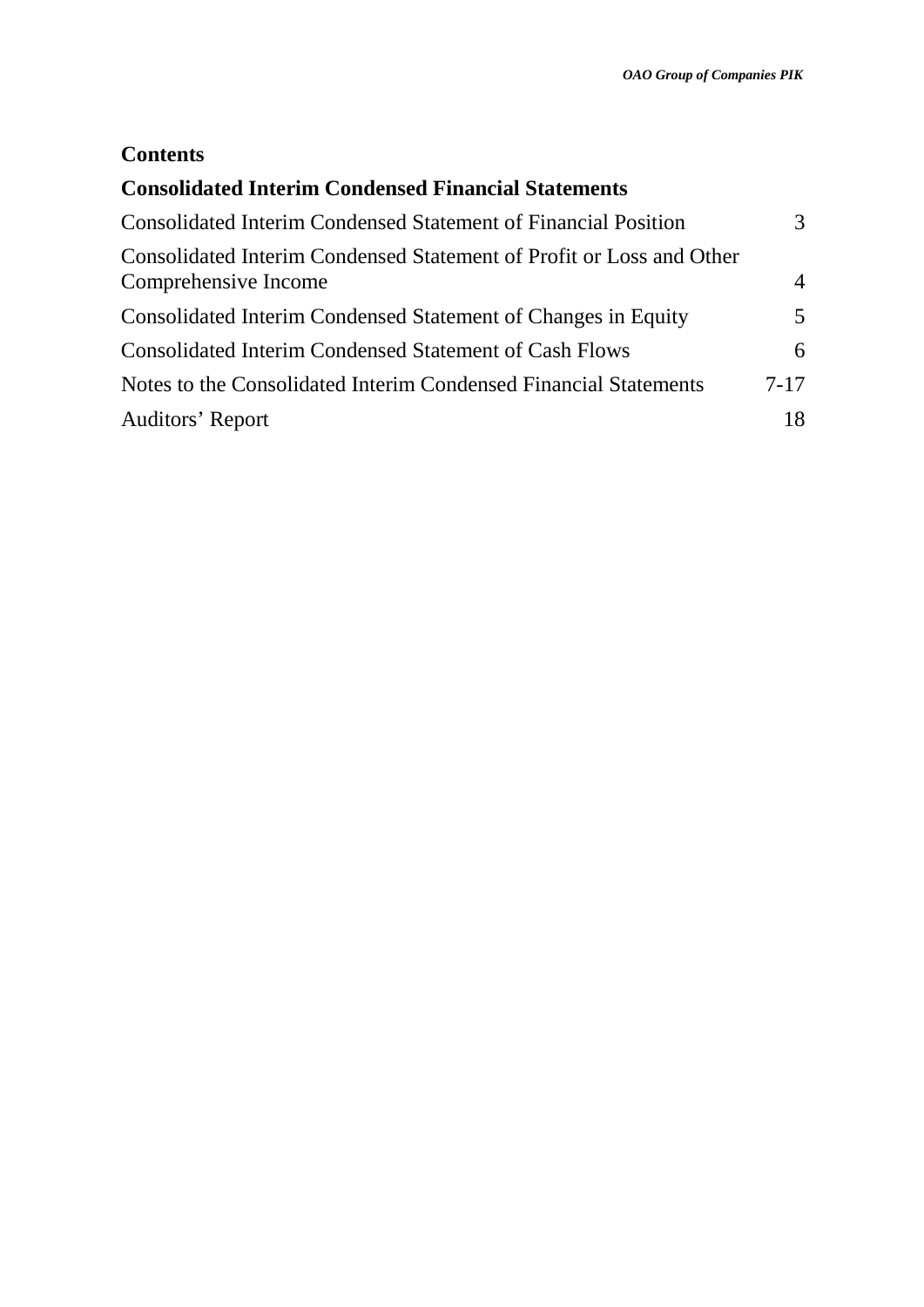### Consolidated Interim Condensed Statement of Financial Position

|                                                            |      | 30 June<br>2013 | 31 December<br>2012 |
|------------------------------------------------------------|------|-----------------|---------------------|
| mln RUB                                                    | Note | (unaudited)     |                     |
| <b>ASSETS</b>                                              |      |                 |                     |
| Non-current assets                                         |      |                 |                     |
| Property, plant and equipment                              |      | 9,060           | 9,076               |
| Intangible assets                                          | 10   | 18,115          | 16,618              |
| Investments in equity accounted investees                  |      | 140             | 140                 |
| Deferred tax assets                                        |      | 1,493           | 1,537               |
| <b>Total non-current assets</b>                            |      | 28,808          | 27,371              |
| <b>Current assets</b>                                      |      |                 |                     |
| Inventories                                                |      | 84,446          | 82,318              |
| Other investments                                          |      | 48              | 160                 |
| Income tax receivable                                      |      | 705             | 309                 |
| Trade and other receivables                                |      | 11,899          | 11,276              |
| Cash and cash equivalents                                  |      | 12,615          | 5,067               |
| <b>Total current assets</b>                                |      | 109,713         | 99,130              |
| <b>Total assets</b>                                        |      | 138,521         | 126,501             |
| <b>EQUITY AND LIABILITIES</b>                              |      |                 |                     |
| Equity                                                     |      |                 |                     |
| Share capital                                              |      | 30,843          | 30,843              |
| Additional paid-in capital                                 |      | (8, 470)        | (8, 424)            |
| Prepaid shares reserve                                     | 9    | 10,452          |                     |
| Retained earnings                                          |      | (17, 496)       | (19, 544)           |
| Total equity attributable to equity holders of the Company |      | 15,329          | 2,875               |
| Non-controlling interest                                   |      | 841             | 470                 |
| <b>Total equity</b>                                        |      | 16,170          | 3,345               |
| Non-current liabilities                                    |      |                 |                     |
| Loans and borrowings                                       | 11   | 9,820           | 33,014              |
| Trade and other payables                                   |      |                 | 212                 |
| Deferred tax liabilities                                   |      | 1,672           | 1,753               |
| <b>Total non-current liabilities</b>                       |      | 11,492          | 34,979              |
| <b>Current liabilities</b><br>Loans and borrowings         | 11   | 26,303          | 10,197              |
| Trade and other payables                                   |      | 57,431          | 50,293              |
| Provisions                                                 |      | 26,949          | 27,378              |
|                                                            |      | 176             | 309                 |
| Income tax payable                                         |      |                 |                     |
| <b>Total current liabilities</b>                           |      | 110,859         | 88,177              |
| <b>Total liabilities</b>                                   |      | 122,351         | 123,156             |
| Total equity and liabilities                               |      | 138,521         | 126,501             |

These consolidated interim condensed financial statements were approved by Management on 25 September 2013 and were signed on its behalf by:

Pavel A. Poselenov President

 $\sigma$ 

Andrey M. Rodionov

Vice-President, Economics and Finance

The consolidated interim condensed statement of financial position is to be read in conjunction with the notes to, and forming part of, the consolidated interim condensed financial statements set out on pages 7 to 17.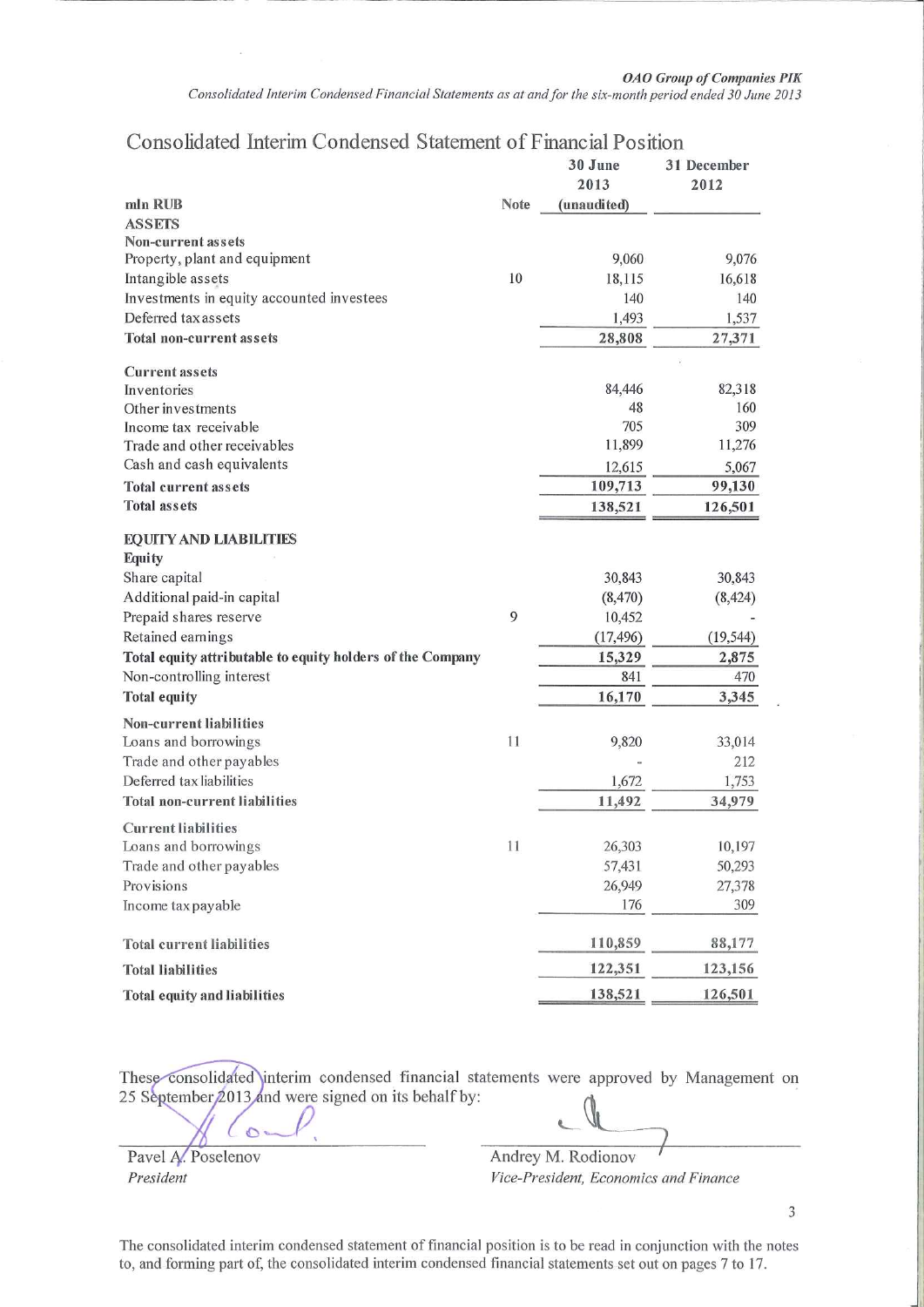# Consolidated Interim Condensed Statement of Profit or Loss and Other Comprehensive Income

|                                                              |             | Six-months period ended |              |  |
|--------------------------------------------------------------|-------------|-------------------------|--------------|--|
|                                                              |             | 30 June 2013            | 30 June 2012 |  |
| mln RUB                                                      | <b>Note</b> | (unaudited)             | (unaudited)  |  |
| Revenue                                                      | 6           | 25,041                  | 14,547       |  |
| Cost of sales                                                |             | (17,930)                | (11, 416)    |  |
| Gross profit                                                 |             | 7,111                   | 3,131        |  |
| Distribution expenses                                        |             | (418)                   | (324)        |  |
| Administrative expenses                                      |             | (1,035)                 | (1,255)      |  |
| Reversal of impairment losses and impairment loss, net       |             | (249)                   | 24           |  |
| Other income and expenses, net                               |             | (169)                   | 238          |  |
| Finance income                                               | 7           | 627                     | 77           |  |
| Finance costs                                                | 7           | (2,547)                 | (3,184)      |  |
| Profit/ (loss) before income tax                             |             | 3,320                   | (1,293)      |  |
| Income tax (expense)/ benefit                                | 8           | (690)                   | 331          |  |
| Profit/ (loss) and total comprehensive income for the period |             | 2,630                   | (962)        |  |
| Attributable to:                                             |             |                         |              |  |
| Owners of the Company                                        |             | 2,048                   | (1,172)      |  |
| Non-controlling interest                                     |             | 582                     | 210          |  |
| Profit/ (loss) and total comprehensive income for the period |             | 2,630                   | (962)        |  |
| Basic and diluted profit/(loss) per share                    | 9           | 3,98                    | (2.38)       |  |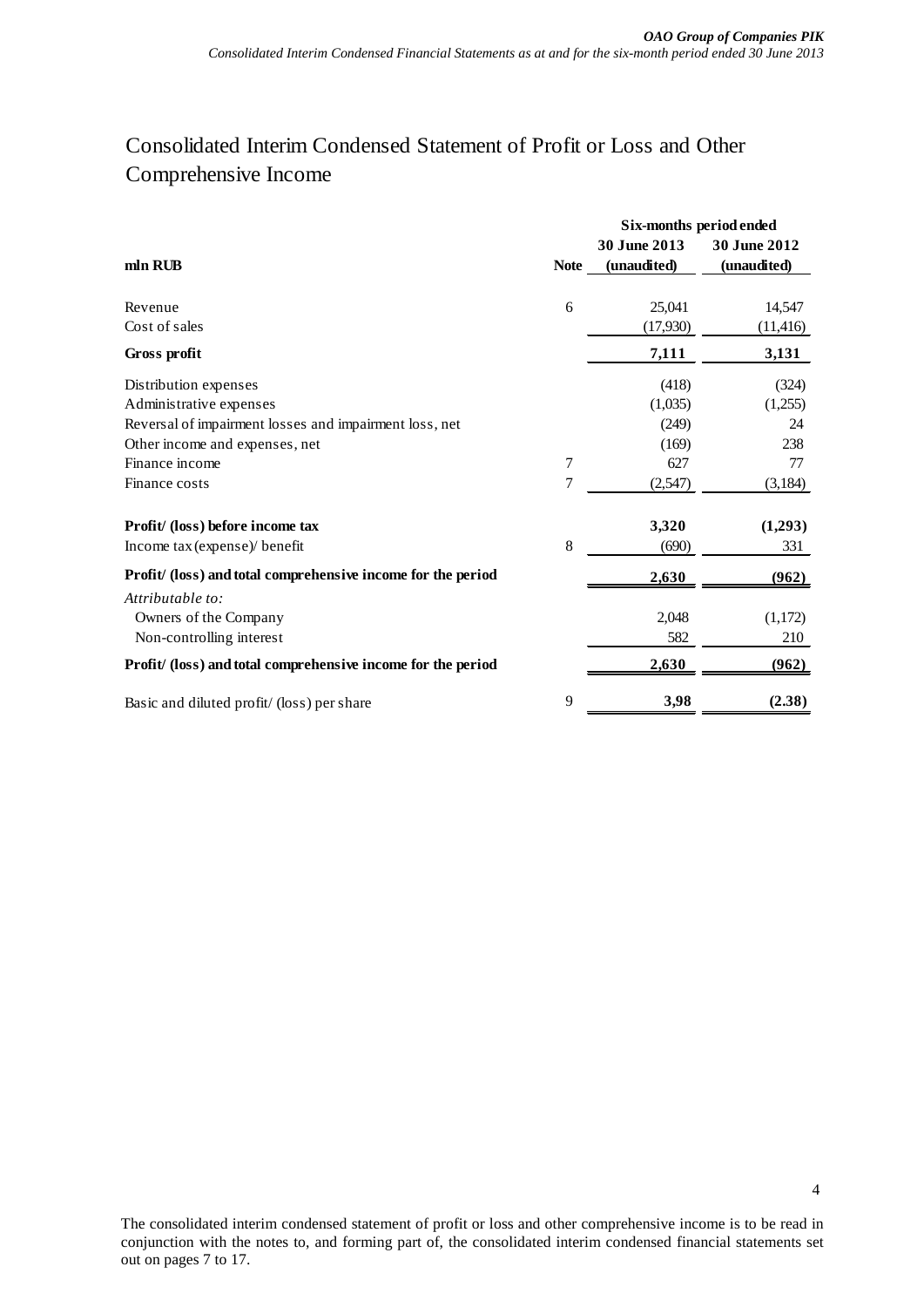# Consolidated Interim Condensed Statement of Changes in Equity

<span id="page-4-0"></span>

|                                                                                             |      |                      | Attributable to equity holders of the Company |                           |                             |              |                             |                     |
|---------------------------------------------------------------------------------------------|------|----------------------|-----------------------------------------------|---------------------------|-----------------------------|--------------|-----------------------------|---------------------|
| mln RUB                                                                                     | Note | <b>Share capital</b> | Additional paid-<br>in-capital                | Prepaid<br>shares reserve | <b>Retained</b><br>earnings | <b>Total</b> | Non-controlling<br>interest | <b>Total equity</b> |
| Balance as at 1 January 2012                                                                |      | 30,843               | (8, 424)                                      |                           | (22,706)                    | (287)        | 505                         | 218                 |
| Loss and total comprehensive income for the period<br>(unaudited)                           |      |                      |                                               |                           | (1,172)                     | (1,172)      | 210                         | (962)               |
| At 30 June 2012 (unaudited)                                                                 |      | 30,843               | (8, 424)                                      |                           | (23, 878)                   | (1,459)      | 715                         | (744)               |
| <b>Balance as at 1 January 2013</b><br>Profit and total comprehensive income for the period |      | 30,843               | (8, 424)                                      |                           | (19, 544)                   | 2,875        | 470                         | 3,345               |
| (unaudited)                                                                                 |      |                      |                                               |                           | 2,048                       | 2,048        | 582                         | 2,630               |
| Share issue, net of related costs (unaudited)                                               | 9    |                      | (46)                                          | 10,452                    |                             | 10.406       |                             | 10,406              |
| Contributions by and distributions to owners<br>(unaudited)                                 |      |                      |                                               |                           |                             |              | (211)                       | (211)               |
| Balance as at 30 June 2013 (unaudited)                                                      |      | 30,843               | (8, 470)                                      | 10,452                    | (17, 496)                   | 15,329       | 841                         | 16,170              |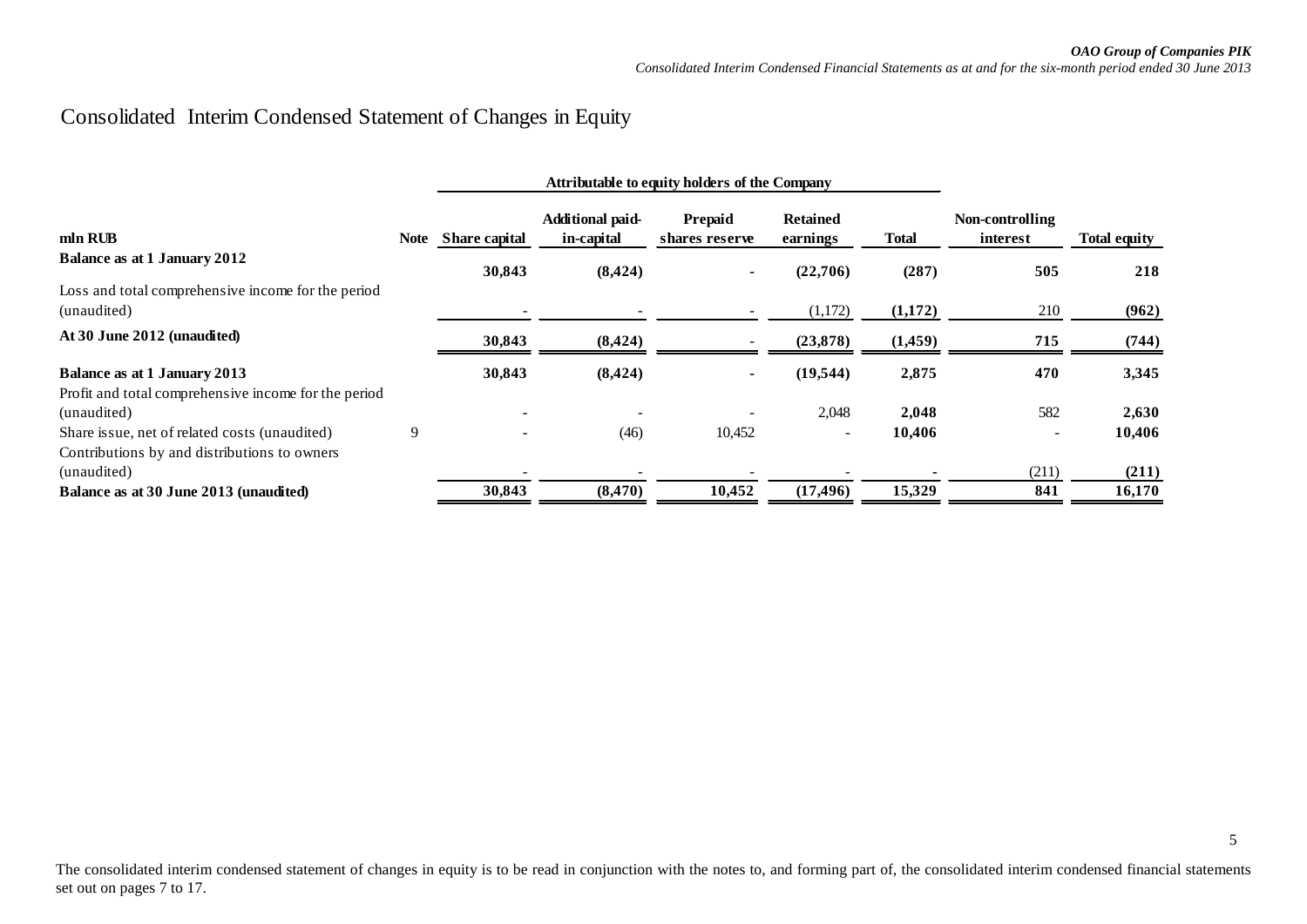# Consolidated Interim Condensed Statement of Cash Flows

<span id="page-5-0"></span>

|                                                                        | Six-months period ended |             |  |
|------------------------------------------------------------------------|-------------------------|-------------|--|
|                                                                        | 30 June                 | 30 June     |  |
|                                                                        | 2013                    | 2012        |  |
| mln RUB                                                                | (unaudited)             | (unaudited) |  |
| <b>OPERATING ACTIVITIES</b>                                            |                         |             |  |
| Profit/ (loss) for the period                                          | 2,630                   | (962)       |  |
| Adjustments for:                                                       |                         |             |  |
| Depreciation and amortisation                                          | 335                     | 346         |  |
| Impairment losses and reversal of impairment losses including those in |                         |             |  |
| cost of sales, net                                                     | 405                     | (24)        |  |
| Foreign exchange (gains)/losses, net                                   | (141)                   | 44          |  |
| (Gains)/ losses on disposal of property, plant and equipment           | (8)                     | 40          |  |
| Impairment losses on financial assets                                  | 8                       | 246         |  |
| Losses from disposal of subsidiaries and development rights            |                         | 22          |  |
| Interest expense                                                       | 2,539                   | 2,831       |  |
| Change in non-controlling interest in limited liability companies      | (210)                   | 11          |  |
| Interest income                                                        | (141)                   | (43)        |  |
| Income tax expense/ (benefit)                                          | 690                     | (331)       |  |
| Cash from operating activities before changes in working capital and   |                         |             |  |
| provisions                                                             | 6,107                   | 2,180       |  |
| Increase in inventories                                                | (2,697)                 | (6,011)     |  |
| Increase in trade and other receivables                                | (525)                   | (142)       |  |
| Increase in trade and other payables                                   | 6,572                   | 6,785       |  |
| Decrease in provision for cost to complete                             | (429)                   | (220)       |  |
| Cash flows from operations before income taxes and interest paid       | 9,028                   | 2,592       |  |
| Income taxes paid                                                      | (1,256)                 | (367)       |  |
| Interest paid                                                          | (3,187)                 | (2,665)     |  |
| Net cash from/ (used in) operating activities                          | 4,585                   | (440)       |  |
| <b>INVESTING ACTIVITIES</b>                                            |                         |             |  |
| Proceeds from disposal of property, plant and equipment                | 6                       | 17          |  |
| Interest received                                                      | 140                     | 23          |  |
| Acquisition of property, plant and equipment                           | (377)                   | (330)       |  |
| Acquisition of development rights and other intangible assets          | (744)                   |             |  |
| Proceeds from sale of development rights                               |                         | 273         |  |
| Proceeds from repayment of loans given                                 | 90                      |             |  |
| Net cash used in investing activities                                  | (885)                   | (17)        |  |
|                                                                        |                         |             |  |
| <b>FINANCING ACTIVITIES</b>                                            |                         |             |  |
| Proceeds from borrowings                                               | 216                     | 1,813       |  |
| Repayment of borrowings                                                | (6,793)                 | (1, 562)    |  |
| Proceeds from share issue                                              | 10,406                  |             |  |
| Dividends paid by a subsidiary                                         | (264)                   |             |  |
| Net cash from financing activities                                     | 3,565                   | 251         |  |
|                                                                        |                         |             |  |
| Net increase/ (decrease) in cash and cash equivalents                  | 7,265                   | (206)       |  |
| Effect of exchange rate fluctuations on cash and cash equivalents      | 283                     |             |  |
| Cash and cash equivalents at beginning of year                         | 5,067                   | 2,874       |  |
| Cash and cash equivalents at end of year                               | 12,615                  | 2,668       |  |

The consolidated interim condensed statement of cash flows is to be read in conjunction with the notes to, and forming part of, the consolidated financial statements set out on pages 7 to 17.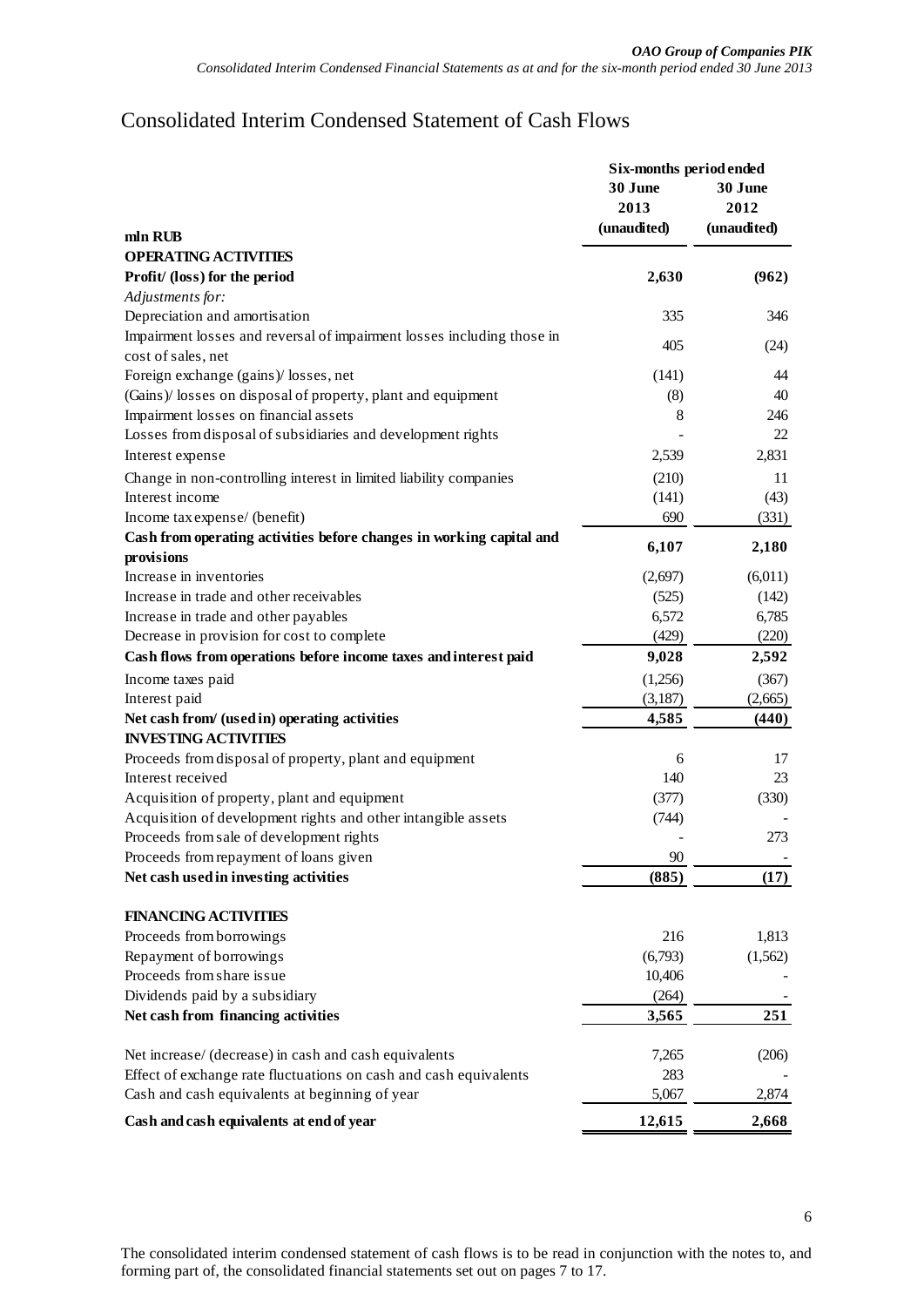# Notes to the Consolidated Interim Condensed Financial Statements

# **1 Background**

### **(a) Organisation and operations**

OAO Group of Companies PIK (the "Company") and its subsidiaries (together referred to as the "Group") comprise of closed and open joint stock companies and limited liability companies incorporated under requirements of the Civil Law of the Russian Federation and entities registered in Cyprus, Netherlands and in the British Virgin Islands. The Company was established as a privately owned enterprise in 1994. Since 1 June 2007 the Company's shares are traded on the London Stock Exchange (in the form of global depositary receipts), Russian Trading System (RTS) and Moscow Interbank Currency Exchange (MICEX) in Russia.

The Company's registered office is 19 Barrikadnaya st., Moscow, 123001, Russian Federation.

The primary activities of the Group are investing in development projects for construction of residential buildings and sales of real estate properties; construction services; production of construction materials, including concrete panels, window frames and other construction elements. During 2013 and 2012 the Group primarily operated in Moscow, Moscow region and other regions of Russia.

### **(b) Business environment**

The Group's operations are primarily located in the Russian Federation. Consequently, the Group is exposed to the economic and financial markets of the Russian Federation which display characteristics of an emerging market. The legal, tax and regulatory frameworks continue development, but are subject to varying interpretations and frequent changes which together with other legal and fiscal impediments contribute to the challenges faced by entities operating in the Russian Federation. The consolidated interim condensed financial statements reflect management's assessment of the impact of the Russian business environment on the operations and the financial position of the Group. The future business environment may differ from management's assessment.

# **2 Basis for preparation**

### **(a) Statement of compliance**

These consolidated interim condensed financial statements have been prepared in accordance with IAS 34 Interim Financial Reporting. Selected explanatory notes are included to explain events and transactions that are significant to an understanding of the changes in financial position and performance of the Group since the last annual consolidated financial statements as at and for the year ended 31 December 2012. These consolidated interim condensed financial statements do not include all the information required for full annual financial statements prepared in accordance with International Financial Reporting Standards ("IFRSs")

### **(b) Use of estimates and judgments**

The preparation of consolidated interim condensed financial statements requires Management to make judgments, estimates and assumptions that affect the application of accounting policies and the reported amounts of assets and liabilities, income and expense. Actual results may differ from these estimates. In preparing these consolidated interim condensed financial statements, the significant judgments made by Management in applying the Group's accounting policies and the key sources of estimation uncertainty were the same as those that applied to the consolidated financial statements as at and for the year ended 31 December 2012.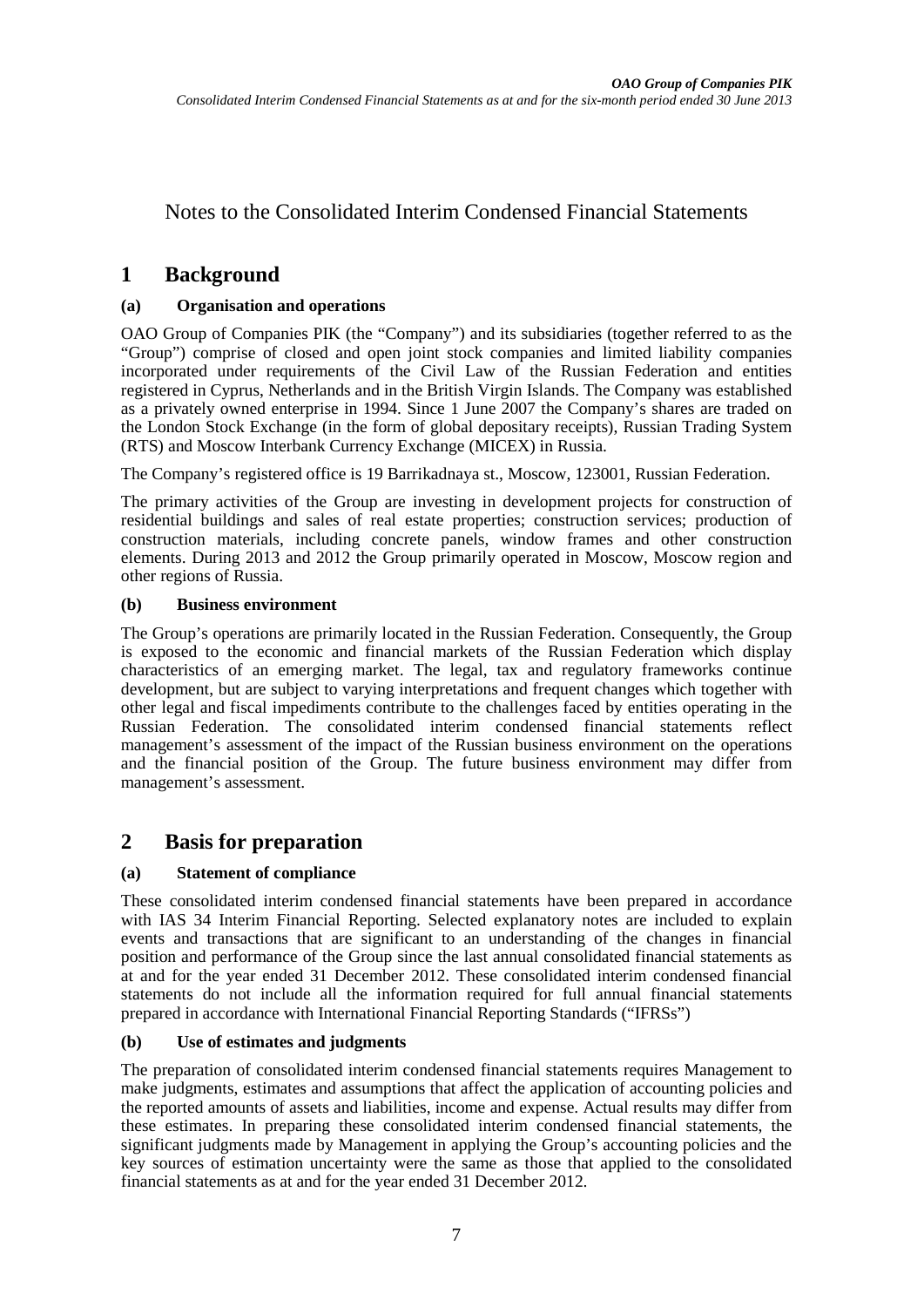# **3 Significant accounting policies**

The accounting policies applied by the Group in these consolidated interim condensed financial statements are the same as those applied by the Group in its consolidated financial statements for the year ended 31 December 2012, except that the Group has adopted those new and amended standards that are mandatory for financial annual periods beginning on 1 January 2013.

| <b>Standards</b>                                                                         | Effective for annual periods<br>beginning on or after |
|------------------------------------------------------------------------------------------|-------------------------------------------------------|
| IAS 1 (Amended) "Presentation of Financial Statements"                                   | July 1, 2012, January 1, 2013                         |
| IAS 16 (Amended) "Property, Plant and Equipment"                                         | January 1, 2013                                       |
| IAS 27 (Amended) "Separate Financial Statements"                                         | January 1, 2013                                       |
| IAS 28 (Amended) "Investments in Associates and Joint ventures"                          | January 1, 2013                                       |
| IAS 32 (Amended) "Financial Instruments: Presentation"                                   | January 1, 2013                                       |
| IAS 34 (Amended) "Interim Financial Reporting"                                           | January 1, 2013                                       |
| IFRS 1 (Amended) "First-time Adoption of International Financial Reporting<br>Standards" | January 1, 2013                                       |
| IFRS 7 (Amended) "Financial Instruments: Disclosure"                                     | January 1, 2013                                       |
| IFRS 10 (Amended) "Consolidated Financial Statements"                                    | January 1, 2013                                       |
| IFRS 11 (Amended) "Joint Arrangements"                                                   | January 1, 2013                                       |
| IFRS 12 (Amended) "Disclosure of Interests in Other Entities"                            | January 1, 2013                                       |
| IFRS 13 " Fair Value Measurement"                                                        | January 1, 2013                                       |

The amended standards did not have significant effect on the Group's consolidated interim condensed financial statements.

#### *New accounting pronouncements*

A number of new Standards, amendments to Standards and Interpretations were not yet effective for the six months ended 30 June 2013, and have not been applied in these consolidated interim condensed financial statements.

|                                                                       | <b>Effective for annual periods</b> |
|-----------------------------------------------------------------------|-------------------------------------|
| <b>Standards and Interpretations</b>                                  | beginning on or after               |
|                                                                       |                                     |
| IAS 27 (Amended) "Separate Financial Statements"                      | January 1, 2014                     |
| IAS 32 (Amended) "Financial Instruments: Presentation"                | January 1, 2014                     |
| IAS 36 (Amended) "Impairment of assets"                               | January 1, 2014                     |
| IAS 39 (Amended) "Financial Instruments: Recognition and Measurement" | January 1, 2014                     |
| IFRS 7 (Amended) "Financial Instruments: Disclosure"                  | January 1, 2015                     |
| IFRS 9 (Amended) "Financial Instruments"                              | January 1, 2015                     |
| IFRS 10 (Amended) "Consolidated Financial Statements"                 | January 1, 2014                     |
| IFRS 12 (Amended) "Disclosure of Interests in Other Entities"         | January 1, 2014                     |
| IFRIC 21 "Levies"                                                     | January 1, 2014                     |

The adoption of the pronouncements listed above is not expected to have a significant impact on the Group's Consolidated Financial Statements in future periods.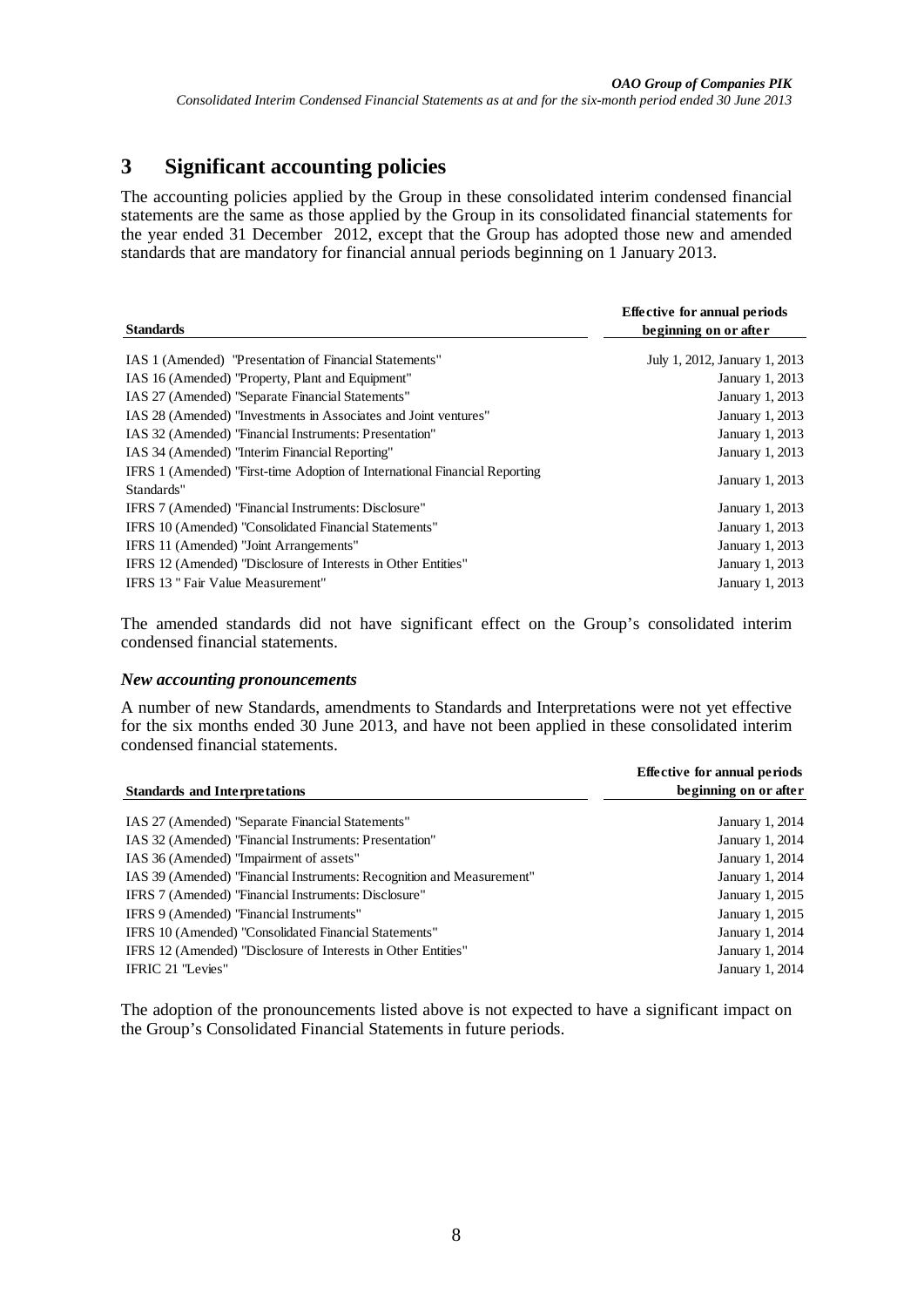### *Reclassification of costs*

In order to conform to the current period's presentation, a reclassifications of certain costs amounting to RUB 65 million were made from general and administrative expenses to the cost of sales and certain costs of sales amounting to RUB 538 million were netted with revenue as reported in the consolidated interim condensed statement of profit or loss and other comprehensive income for the six-month period ended 30 June 2012.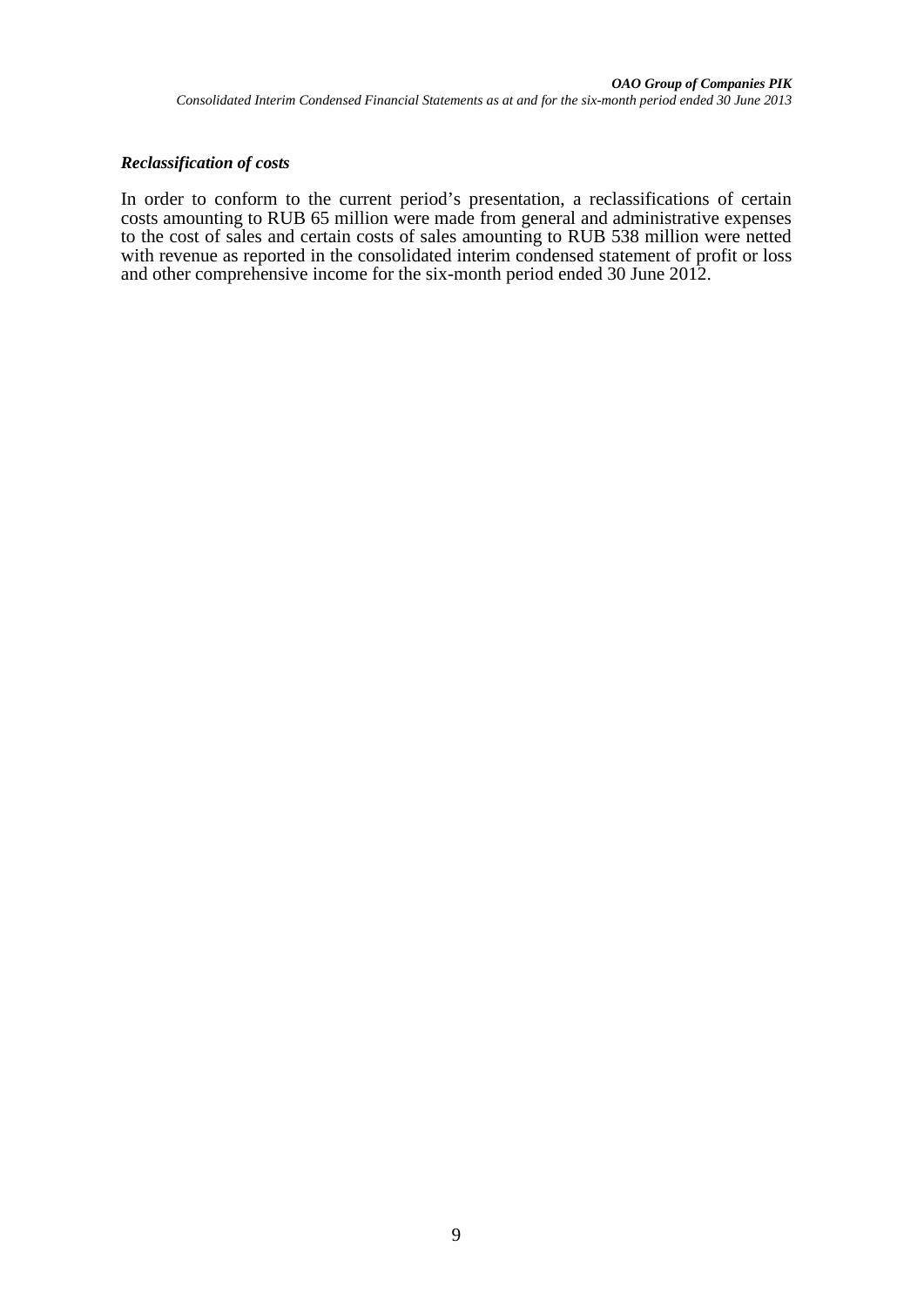### *OAO Group of Companies PIK*

*Consolidated Interim Condensed Financial Statements as at and for the six-month period ended 30 June 2013*

# **4 Operating segments**

|                                       |                        | Real estate development |                        | <b>Construction segment</b> |                        | Industrial segment |                        | <b>Other</b> |                        | <b>Total</b> |
|---------------------------------------|------------------------|-------------------------|------------------------|-----------------------------|------------------------|--------------------|------------------------|--------------|------------------------|--------------|
|                                       | Six-month period ended |                         | Six-month period ended |                             | Six-month period ended |                    | Six-month period ended |              | Six-month period ended |              |
|                                       | 30 June                |                         | 30 June                |                             | 30 June                |                    | 30 June                |              | 30 June                |              |
| mln RUB                               | 2013                   | 2012                    | 2013                   | 2012                        | 2013                   | 2012               | 2013                   | 2012         | 2013                   | 2012         |
|                                       | (unaudited)            | (unaudited)             | (unaudited)            | (unaudited)                 | (unaudited)            | (unaudited)        | (unaudited)            | (unaudited)  | (unaudited)            | (unaudited)  |
|                                       |                        |                         |                        |                             |                        |                    |                        |              |                        |              |
| External revenues                     | 20,791                 | 9,504                   | 2,238                  | 2,757                       | 1,046                  | 1,287              | 966                    | 999          | 25,041                 | 14,547       |
| Inter-segment revenue                 | 13                     | 56                      | 6,540                  | 5,752                       | 564                    | 546                | 486                    | 375          | 7,603                  | 6,729        |
| Total revenue for reportable segments | 20,804                 | 9,560                   | 8,778                  | 8,509                       | 1,610                  | 1,833              | 1,452                  | 1,374        | 32,644                 | 21,276       |
| Reportable segment gross profit       | 6,259                  | 2,310                   | 403                    | 385                         | 103                    | 104                | 346                    | 332          | 7,111                  | 3,131        |
| Gross profit margin                   | 30%                    | 24%                     | 18%                    | 14%                         | 10%                    | 8%                 | 36%                    | 33%          | 28%                    | 22%          |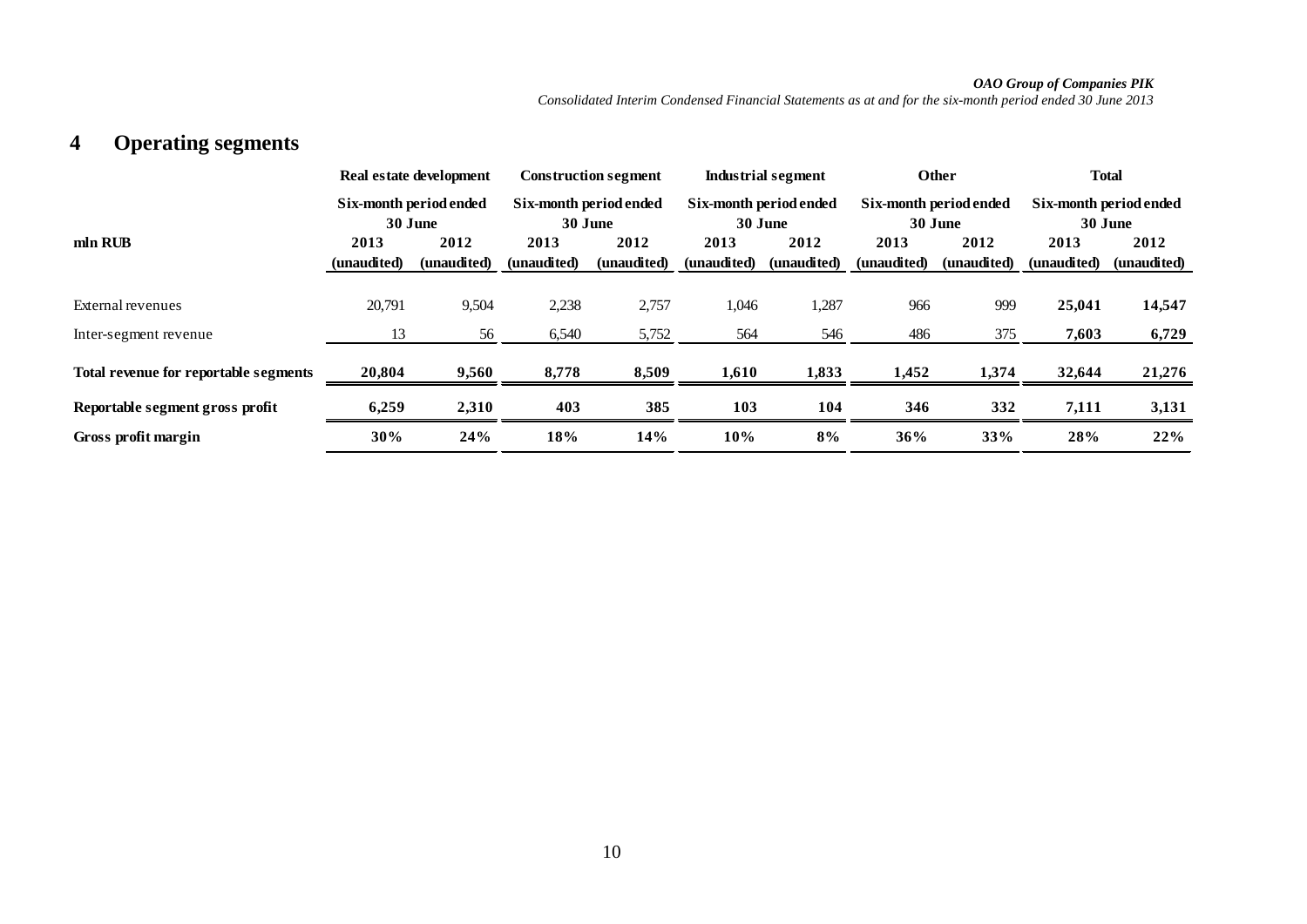### *(i) Geographical information*

Real estate development, Construction segment, Industrial segment and Other segments' operations are located in Russia and operate in three principal geographical areas: Moscow, the Moscow Region and Other Regions.

In presenting information on the basis of geography, external revenues of the Real estate development are based on the geographical location of development sites.

|               |                                               | Real estate development                       |  |  |  |
|---------------|-----------------------------------------------|-----------------------------------------------|--|--|--|
|               | <b>30 June 2013</b><br>mln RUB<br>(unaudited) | <b>30 June 2012</b><br>mln RUB<br>(unaudited) |  |  |  |
| Moscow        | 6,794                                         | 1,017                                         |  |  |  |
| Moscow Region | 11,213                                        | 7,433                                         |  |  |  |
| Other regions | 2,784                                         | 1,054                                         |  |  |  |
|               | 20,791                                        | 9,504                                         |  |  |  |

### *(ii) Reconciliations of reportable segment revenues and profit or loss*

|                                                        | 30 June 2013<br>mln RUB<br>(unaudited) | 30 June 2012<br>mln RUB<br>(unaudited) |
|--------------------------------------------------------|----------------------------------------|----------------------------------------|
| <b>Reconciliation of Revenue</b>                       |                                        |                                        |
| Total revenue for reportable segments                  | 32,644                                 | 21,276                                 |
| Elimination of Inter-segment revenue                   | (7,603)                                | (6,729)                                |
| <b>Group revenue</b>                                   | 25,041                                 | 14,547                                 |
| Gross profit or loss reconciliation                    |                                        |                                        |
| Reportable segment profit                              | 7,111                                  | 3,131                                  |
| Group gross profit                                     | 7,111                                  | 3,131                                  |
| Unallocated amounts                                    |                                        |                                        |
| Distribution expenses                                  | (418)                                  | (324)                                  |
| Administrative expenses                                | (1,035)                                | (1,255)                                |
| Reversal of impairment losses and impairment loss, net | (249)                                  | 24                                     |
| Other income and expenses, net                         | (169)                                  | 238                                    |
| Finance income                                         | 627                                    | 77                                     |
| Finance costs                                          | (2,547)                                | (3,184)                                |
| Consolidated profit/ (loss) before income tax          | 3,320                                  | (1,293)                                |

# **5 Seasonality of operations**

Higher revenues in the construction industry in Russia are usually experienced in the second half of each year when construction works are completed and formally accepted by state commissions.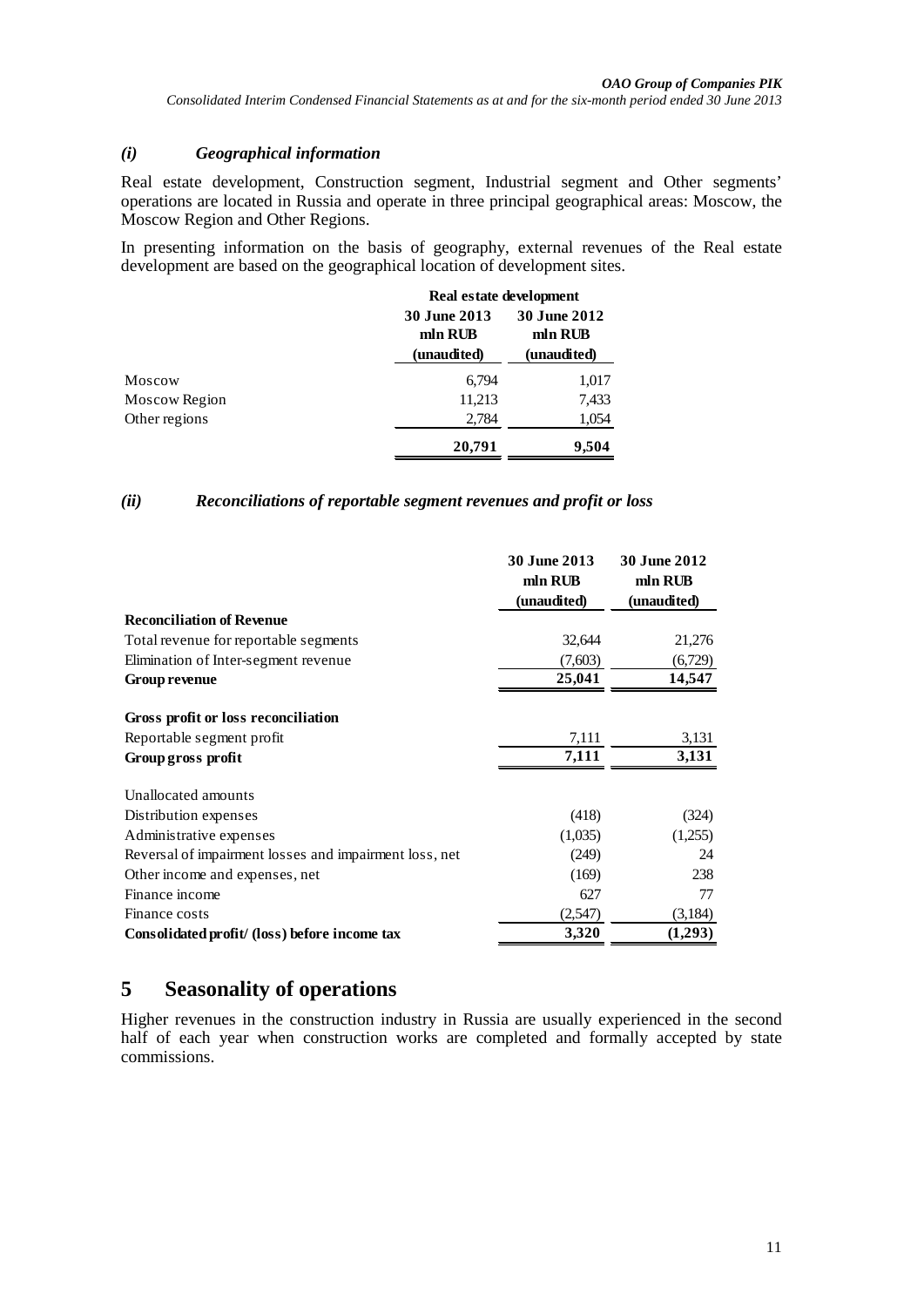# **6 Revenue**

### **Revenue from sale of apartments**

|                                                                 | <b>Moscow</b><br>30 June |                |      | Moscow region<br>30 June |      | Other regions<br>30 June | <b>Total</b><br>30 June |                                                                                             |  |
|-----------------------------------------------------------------|--------------------------|----------------|------|--------------------------|------|--------------------------|-------------------------|---------------------------------------------------------------------------------------------|--|
|                                                                 | 2013<br>(unaudited)      | 2012           | 2013 | 2012                     | 2013 | 2012                     | 2013                    | 2012<br>(unaudited) (unaudited) (unaudited) (unaudited) (unaudited) (unaudited) (unaudited) |  |
| <b>Completions</b>                                              |                          |                |      |                          |      |                          |                         |                                                                                             |  |
| Buildings, units                                                | 3                        |                | 6    | 5                        | 5    | $\overline{2}$           | 14                      | 7                                                                                           |  |
| Sellable area (PIK share),                                      |                          |                |      |                          |      |                          |                         |                                                                                             |  |
| thousand square meters                                          | 41                       |                | 146  | 96                       | 66   | 13                       | 253                     | 109                                                                                         |  |
| Sellable parking spaces,                                        |                          |                |      |                          |      |                          |                         |                                                                                             |  |
| units                                                           |                          |                |      |                          | 91   | 10                       | 91                      | 10                                                                                          |  |
| Sale of premises,<br>thousand square meters<br>Premises sold in |                          |                |      |                          |      |                          |                         |                                                                                             |  |
| buildings completed in<br>current period                        | 33                       |                | 80   | 75                       | 48   | 12                       | 161                     | 87                                                                                          |  |
| Premises sold in                                                |                          |                |      |                          |      |                          |                         |                                                                                             |  |
| buildings completed in<br>prior periods                         | 38                       | 7              | 45   | 30                       | 17   | 14                       | 100                     | 51                                                                                          |  |
|                                                                 | 71                       | $\overline{7}$ | 125  | 105                      | 65   | 26                       | 261                     | 138                                                                                         |  |
| Parking spaces sold,<br>units                                   | 351                      | 407            |      | $\overline{c}$           | 7    | 33                       | 358                     | 442                                                                                         |  |

During the six-month period ended 30 June 2013 revenue from sale of apartments in exchange of goods and services received amounted to RUB 1,017 million (2012: RUB 366 million).

### *Sale of construction services*

Construction services in the amount of RUB 2,238 million (2012: RUB 2,757 million) were provided to developers of buildings where the Group participates as a constructor and included in total revenue.

#### **Construction contracts in progress**

|                            | 30 June<br>2013 | 30 June<br>2012 |
|----------------------------|-----------------|-----------------|
|                            | mln RUB         | mln RUB         |
|                            | (unaudited)     | (unaudited)     |
| Cost incured to date       | 8,050           | 3,631           |
| Profits recognized to date | 1,105           | 633             |
| Revenue recognized to date | 9,155           | 4,264           |
| Progress payments received | (9,297)         | (4,798)         |
|                            | (142)           | (534)           |
| Amounts due to customers   | (394)           | (56)            |
| Amounts due from customers | 536             | 590             |
|                            |                 |                 |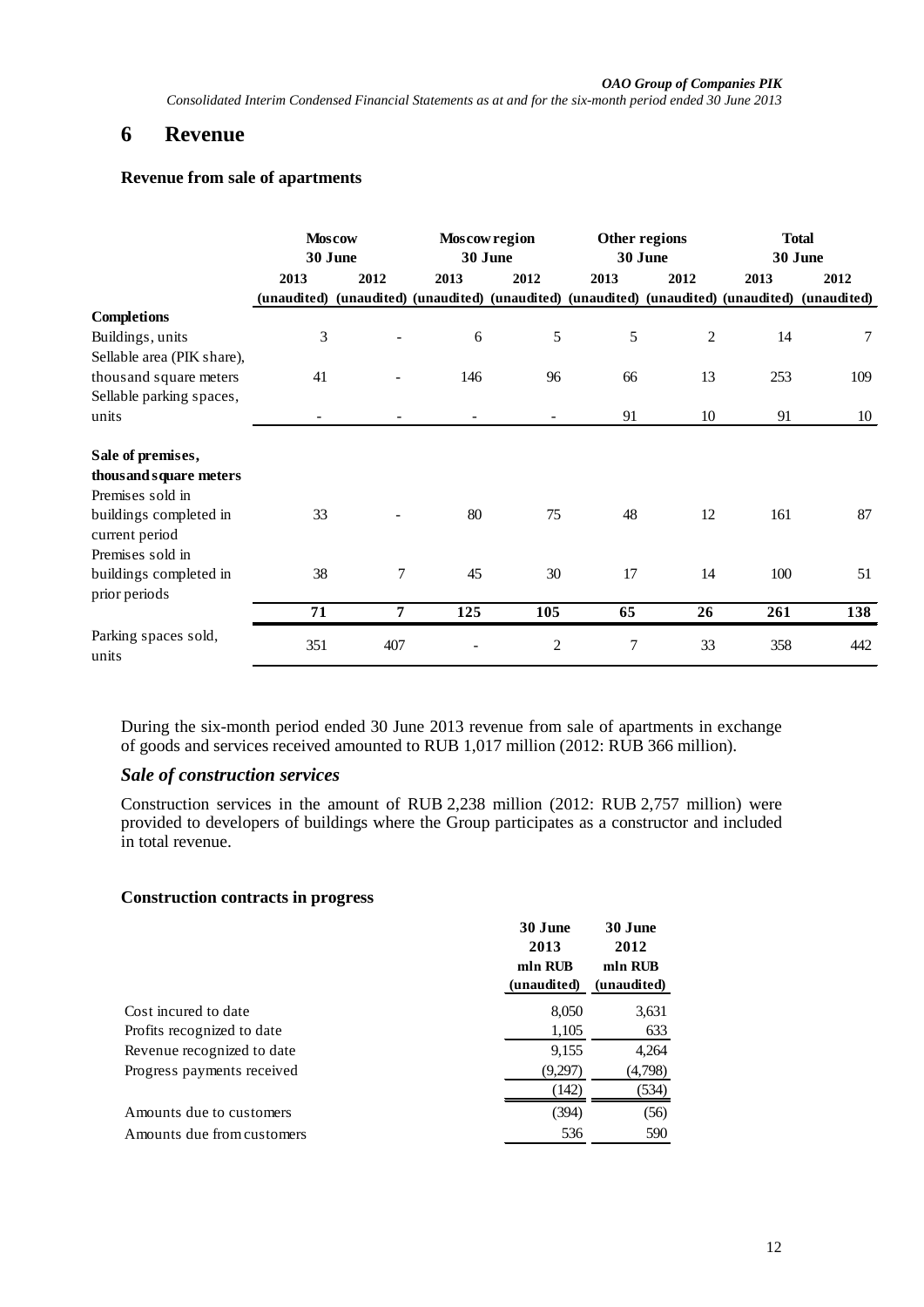# **7 Finance income and costs**

#### *Finance income*

| mln RUB                                                              | 30 June 2013           | 30 June 2012           |
|----------------------------------------------------------------------|------------------------|------------------------|
|                                                                      | mln RUB<br>(unaudited) | mln RUB<br>(unaudited) |
| Interest income                                                      | 141                    | 43                     |
| Foreign exchange gains                                               | 141                    |                        |
| Other finance income                                                 | 135                    | 34                     |
| Change in non-controlling interest in limited<br>liability companies | 210                    |                        |
|                                                                      | 627                    |                        |

#### *Finance costs*

| mln RUB                                       | 30 June 2013<br>mln RUB<br>(unaudited) | <b>30 June 2012</b><br>mln RUB<br>(unaudited) |
|-----------------------------------------------|----------------------------------------|-----------------------------------------------|
|                                               |                                        |                                               |
| Interest expense                              | 2,539                                  | 2,831                                         |
| Foreign exchange losses                       |                                        | 44                                            |
| Impairment of financial assets                | 8                                      | 246                                           |
| Other finance costs                           |                                        | 52                                            |
| Change in non-controlling interest in limited |                                        |                                               |
| liability companies                           |                                        | 11                                            |
|                                               | 2.547                                  | 3,184                                         |

# **8 Income tax (expense)/ benefit**

Income tax (expense)/ benefit is recognized based on management's best estimate of the weighted average annual income tax rate expected for the full financial year applied to pre-tax income of the interim period.

|                                                   | 30 June 2013<br>mln RUB<br>(unaudited) | 30 June 2012<br>mln RUB<br>(unaudited) |
|---------------------------------------------------|----------------------------------------|----------------------------------------|
| Current tax expense                               |                                        |                                        |
| Current year                                      | (742)                                  | (411)                                  |
| Underprovided in prior years                      | 13                                     | (77)                                   |
| Tax provision reversed                            |                                        | 20                                     |
|                                                   | (729)                                  | (468)                                  |
| Deferred tax benefit                              |                                        |                                        |
| Origination and reversal of temporary differences | 39                                     | 799                                    |
|                                                   | 39                                     | 799                                    |
|                                                   | (690)                                  | 331                                    |

# **9 Equity**

In June 2013 the Group completed its secondary public offering that has increased the Group's capital by RUB 10,452 million. The total number of ordinary shares issued was  $167,237$ thousand with the nominal value of RUB 62.50 per share, as a result, the total number of ordinary shares outstanding as at 30 June 2013 constituted 660,497 thousand (31 December 2012: 493,260 thousand).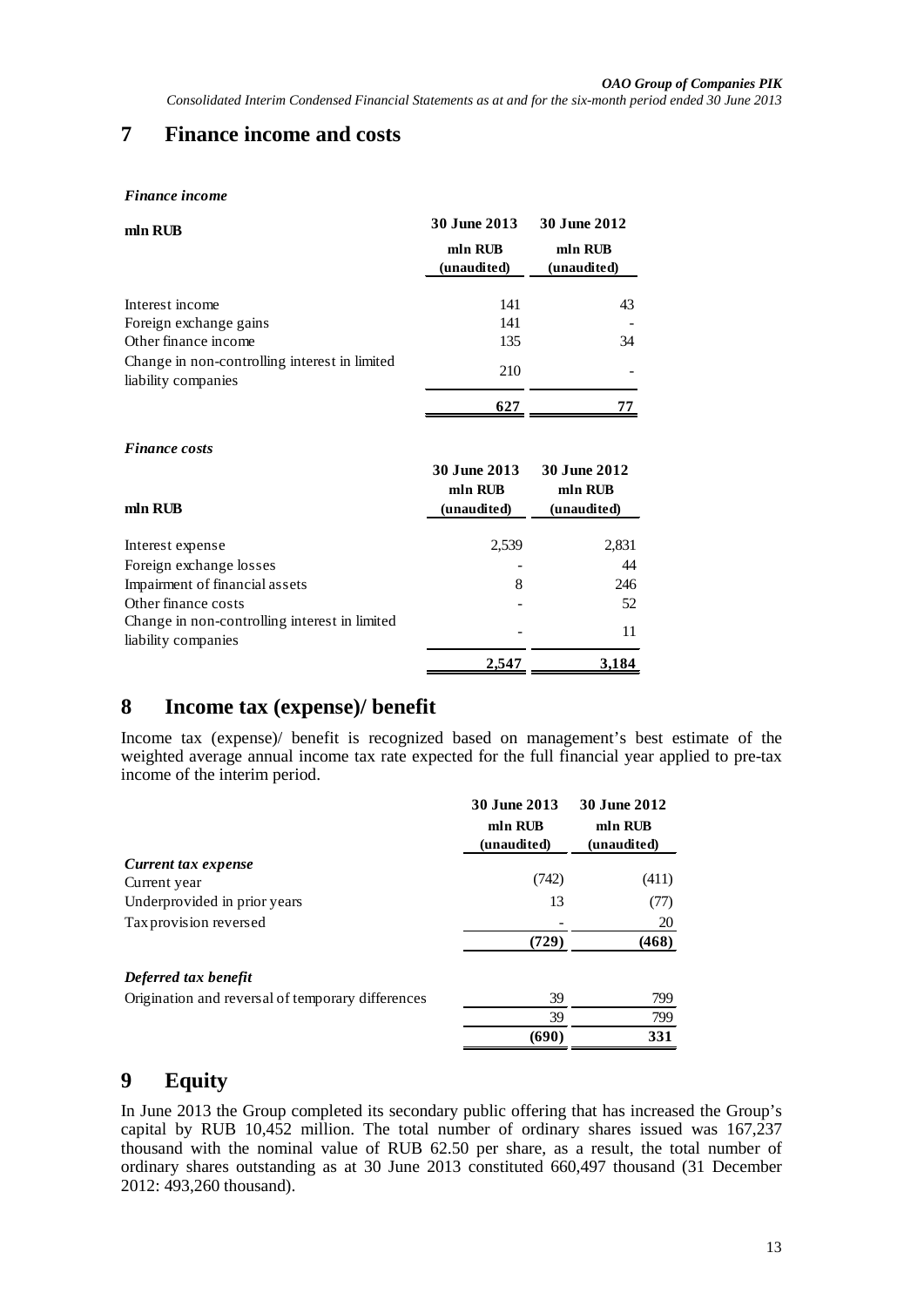**30 June** 

**30 June** 

Amounts paid by shareholders for the share issue is recognized in prepaid share reserve since the capital increase was not registered for statutory purposes as at 30 June 2013. The registration was completed on 6 August 2013.

#### **Weighted average number of shares, thousand shares**

|                                                     | эл тапс<br>2013 | эл типе<br>2012 |
|-----------------------------------------------------|-----------------|-----------------|
|                                                     | (unaudited)     | (unaudited)     |
| Issued shares at January 1, 2013                    | 493.260         | 493.260         |
| Effect of shares issued in June 7, 2013             | 21.251          |                 |
| Weighted average number of shares, thous and shares | 514.511         | 493.260         |

#### **Earnings/ (loss) per share**

|                                                                                     | 30 June<br>2013<br>(unaudited) | 30 June<br>2012<br>(unaudited) |
|-------------------------------------------------------------------------------------|--------------------------------|--------------------------------|
| Profit/ (loss) for the period attributable to the owners of the Company,<br>mln RUB | 2.048                          | (1,172)                        |
| Weighted average number of shares for the period ended 30 June.<br>thousand shares  | 514.511                        | 493.260                        |
| Basic and diluted earnings/ (loss) per share, RUB                                   | 3,98                           | (2,38)                         |

### **10 Intangible assets**

In 2013 the Group acquired a land plot with the area of 2.4 hectares located in the West of Moscow. The acquisition was financed by cash in the amount of RUB 253 million and by the 26% stake in the future residential development to be constructed by the Group and transferred to the seller. Land plot was recognized at fair value as at the date of acquisition in the amount of RUB 1,187 million.

# **11 Loans and borrowings**

|                                    |             | 30 June 2013 31 December 2012 |
|------------------------------------|-------------|-------------------------------|
|                                    | mln RUB     | mln RUB                       |
|                                    | (unaudited) |                               |
| <b>Secured bank loans</b>          |             |                               |
| RUB - fixed at 12-14%              | 33,813      | 31,488                        |
| $RUB$ - fixed at 14-16%            |             | 7,590                         |
| USD - fixed at $10\% - 11\%$       | 1,546       | 2,671                         |
| <b>Unsecured bank loans</b>        |             |                               |
| RUB - fixed at 14%                 |             | 74                            |
| Unsecured loans from third parties |             |                               |
| RUB - fixed at 0.1% - 10%          | 97          | 66                            |
| RUB - fixed at 10.1% - 18%         |             | 7                             |
| Interest payable                   | 667         | 1,315                         |
|                                    | 36,123      | 43.211                        |

As at 30 June 2013 the bank loans were secured with:

- property, plant and equipment with a carrying value of RUB 2,621 million (2012: RUB 2,684 million);
- inventory with a carrying value of RUB 7,255 million (2012: RUB 7,876 million);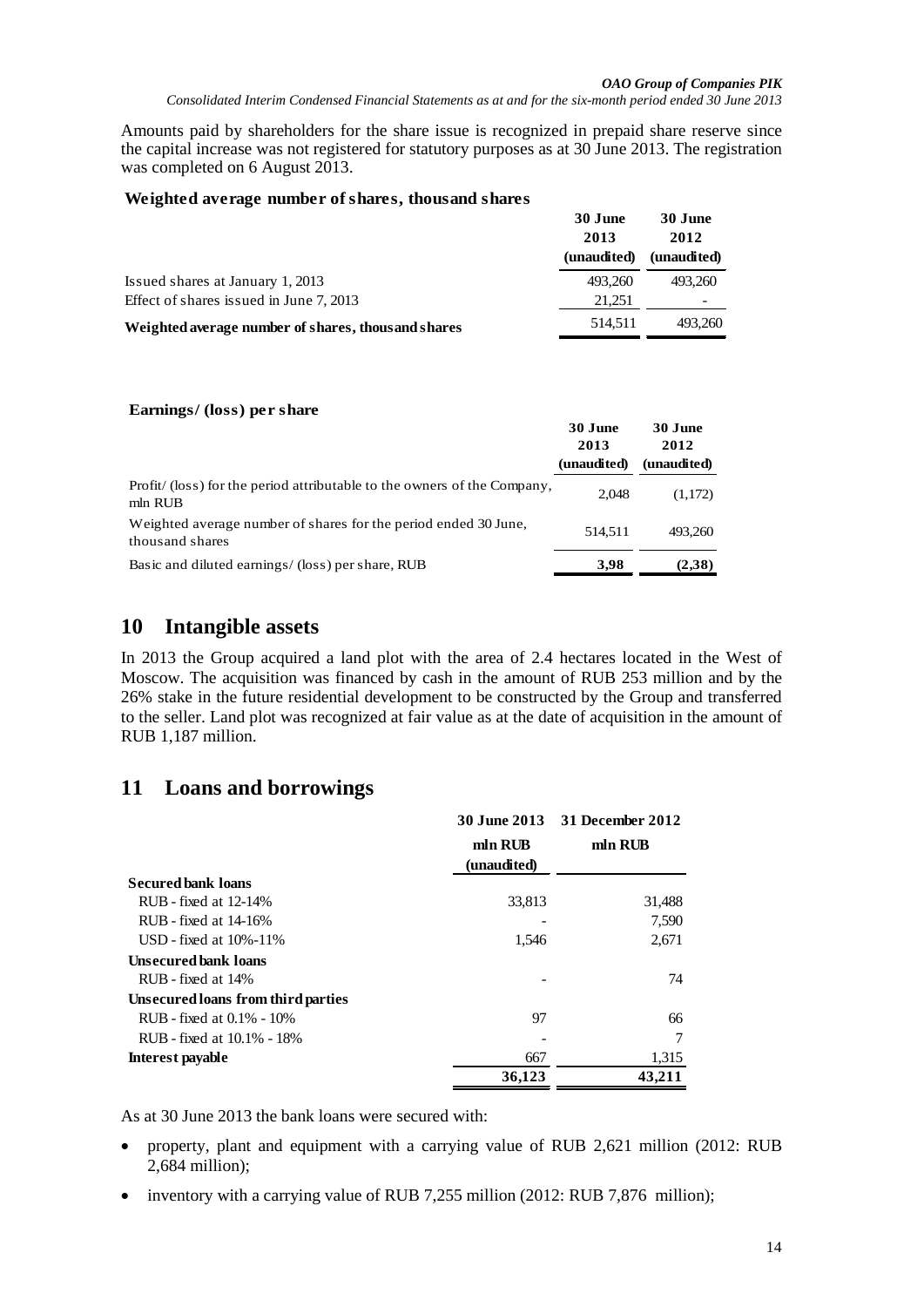- development rights with a carrying value of RUB 10,762 million (2012: RUB 11,005 million);
- investment rights for residential and commercial real estate with a total saleable area of 68 thousand square meters and 1,071 parking lots in Moscow and the Moscow Region with carrying value of RUB 3,645 million and RUB 533 million (2012: 57 thousand square meters and 519 parking lots in Moscow and the Moscow Region with carrying value of RUB 2,972 million and RUB 271 million, respectively);
- pledge of 25,397,363 Ordinary Shares and 14,850,131 GDRs (2012: 51,579,362 Ordinary Shares and 45,463,814 GDRs) owned by Holborner Services Ltd, a company controlled by Nafta Moskva Group;
- shares of the following subsidiaries which comprise a substantial part of the Group:

|                                                          | <b>30 June 2013</b><br>(unaudited) |                       | 31 December 2012    |                       |
|----------------------------------------------------------|------------------------------------|-----------------------|---------------------|-----------------------|
|                                                          | Number of<br>shares                | % of share<br>capital | Number of<br>shares | % of share<br>capital |
| OAO DSK-2                                                | 51,950,334                         | 98                    | 51,950,334          | 98                    |
| OAO DSK-3                                                | 1,747,081                          | 81                    | 1,747,081           | 81                    |
| <b>OAO KHZ</b>                                           | 1,454,600                          | 92                    | 1,454,600           | 92                    |
| ZAO Pervaya Ipotechnaya Kompanya-<br>Region (PIK-Region) | 334,000                            | 100                   | 334,000             | 100                   |
| ZAO TP Red East                                          |                                    |                       | 37,317              | 93                    |
| ZAO Stroybusines scenter                                 | 10,000                             | 100                   | 10,000              | 100                   |
| ZAO Podmoskovie 160 DSK                                  | 5,811                              | 63                    | 5,811               | 63                    |
| ZAO Monetchik                                            | 100                                | 100                   | 100                 | 100                   |
| <b>OOO NSS</b>                                           |                                    | 100                   |                     | 100                   |
| <b>OOO</b> Stroyinvest                                   |                                    | 100                   |                     | 100                   |
| OOO Status Land                                          |                                    | 100                   |                     | 100                   |
| 100 KHI                                                  | 10,016                             | 77                    | 10,016              | 77                    |
| 480 KHI                                                  | 1,556,430                          | 100                   | 1,556,430           | 100                   |
| <b>OAO KSRZ</b>                                          | 48,170                             | 100                   | 48,170              | 100                   |
| OAO Zawod Gazstroymash                                   | 387,421                            | 87                    | 387,421             | 87                    |
| OOO Waystone                                             |                                    | 100                   |                     | 100                   |

# **12 Commitments**

The Group develops residential buildings and enters into sales contracts with individual customers at the early stages of development. The Group receives advance payments from its customers under these contracts. As a result, the Group assumes contractual obligations to complete the buildings within normal operating cycle of the development. At 30 June 2013 commitments under such contracts amounted to approximately RUB 18,743 million (2012: RUB 19,940 million). The commitments also cover the costs to construct apartments or/and social infrastructure for municipal authorities.

# **13 Contingencies**

Except as described below, the contingencies of the Group related to insurance, warranties and taxation did not change significantly from the contingencies reported in the consolidated financial statements as at and for the year ended 31 December 2012.

#### *Litigation*

The Group is involved in legal proceeding relating to supply and services contract in total amount of RUB 156 million. Management believes, based on legal advice, that the action can be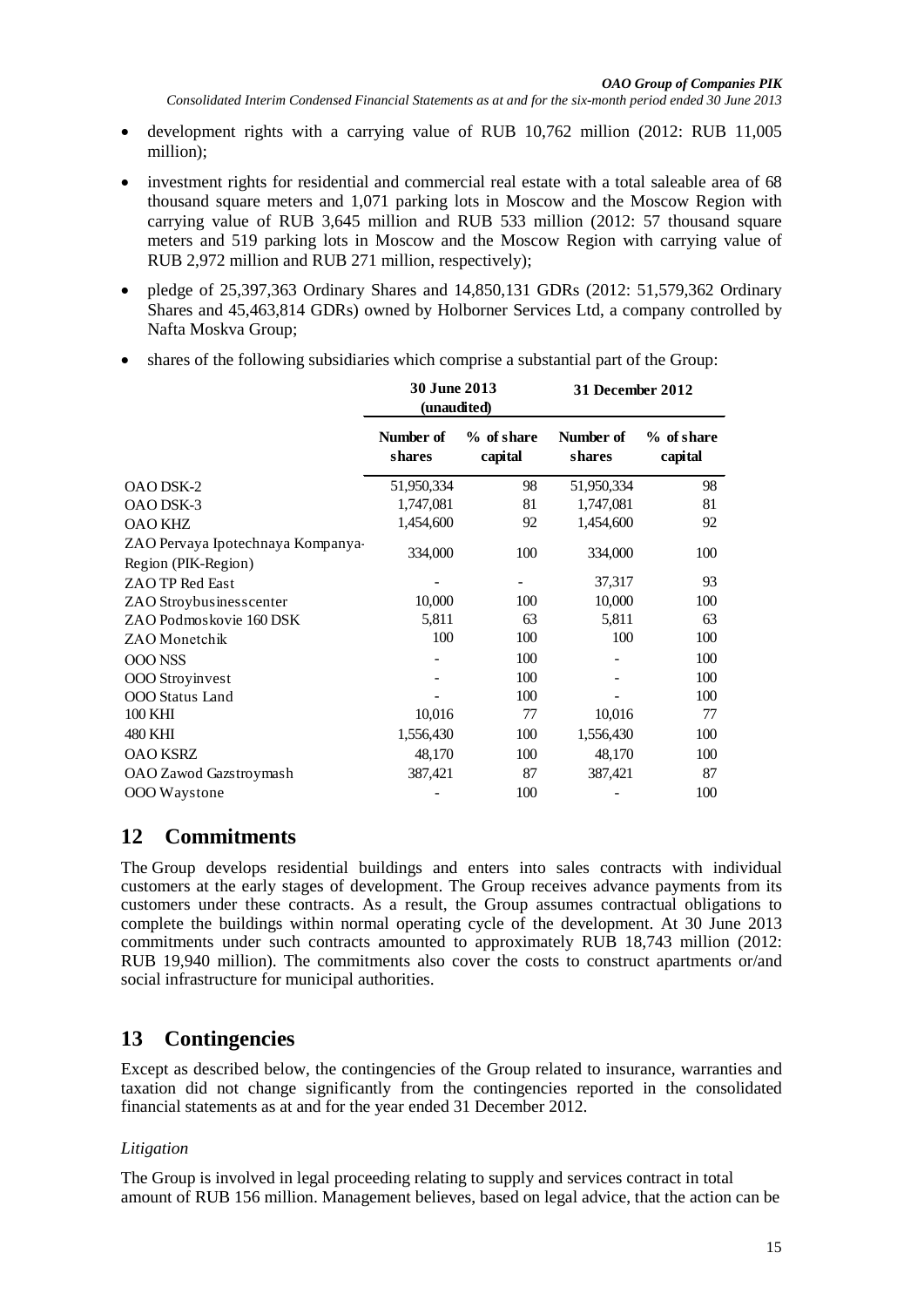successfully defended and therefore no losses will be incurred. The legal claim is expected to be settled in the course of next reporting period.

# **14 Related party transactions**

### **(a) Control relationships**

As at 30 June 2013 and 2012 there were no immediate or ultimate parent companies of the Group.

As at 30 June 2013 the Nafta Moskva Group and its ultimate owner Mr. Suleiman Kerimov controlled approximately 36% of the Company's ordinary shares (31 December 2012: 38%), and, thus, exercised significant influence over the operations of the Group.

### **(b) Management remuneration**

#### *Salaries and bonuses*

Key management received remuneration of RUB 83 million during the six-month period ended 30 June 2012 (2012: RUB 77 million) including contributions to the state pension fund.

### **(c) Group's share purchase**

During Group's secondary public offering Group's CEO and other executive directors of the Group purchased 468,950 new shares for a total amount of RUB 29 million.

As a result of the secondary public offering, shareholding stake of the significant shareholder of the Group, the Nafta Moskva Group and its ultimate owner Mr. Suleiman Kerimov, decreased by 2%.

#### **(d) Transactions with associates**

During six months 2013 the Group sold residential properties to one of its associates (ZPFNs) for RUB 7 million.

#### **(e) Transactions with other related parties**

During the six-month period ended 30 June 2013 executive directors purchased from the Group residential property in buildings for a total consideration of RUB 5 million and in buildings which had not been completed as at 30 June 2013 for a total consideration of RUB 30 million (2012: RUB 13 million and 48 million respectively). Amount of RUB 30 million is included in advances from customers as at 30 June 2013.

### **(f) Guarantees for bank loans provided by related parties**

Holborner Services Ltd, a company controlled by Nafta Moskva Group, pledged its shares in the company to secure the Group's bank loans amounting to RUB 2,900 million payable in 2013.

# **15 Events subsequent to the reporting date**

In July 2013 the Group acquired a land plot with a total area of 1.6 hectares for the total consideration of RUB 1,026 million. The land plot is located to the South-West from Moscow historical center. The Group intends to use the land plot for residential development and construction of parking spaces.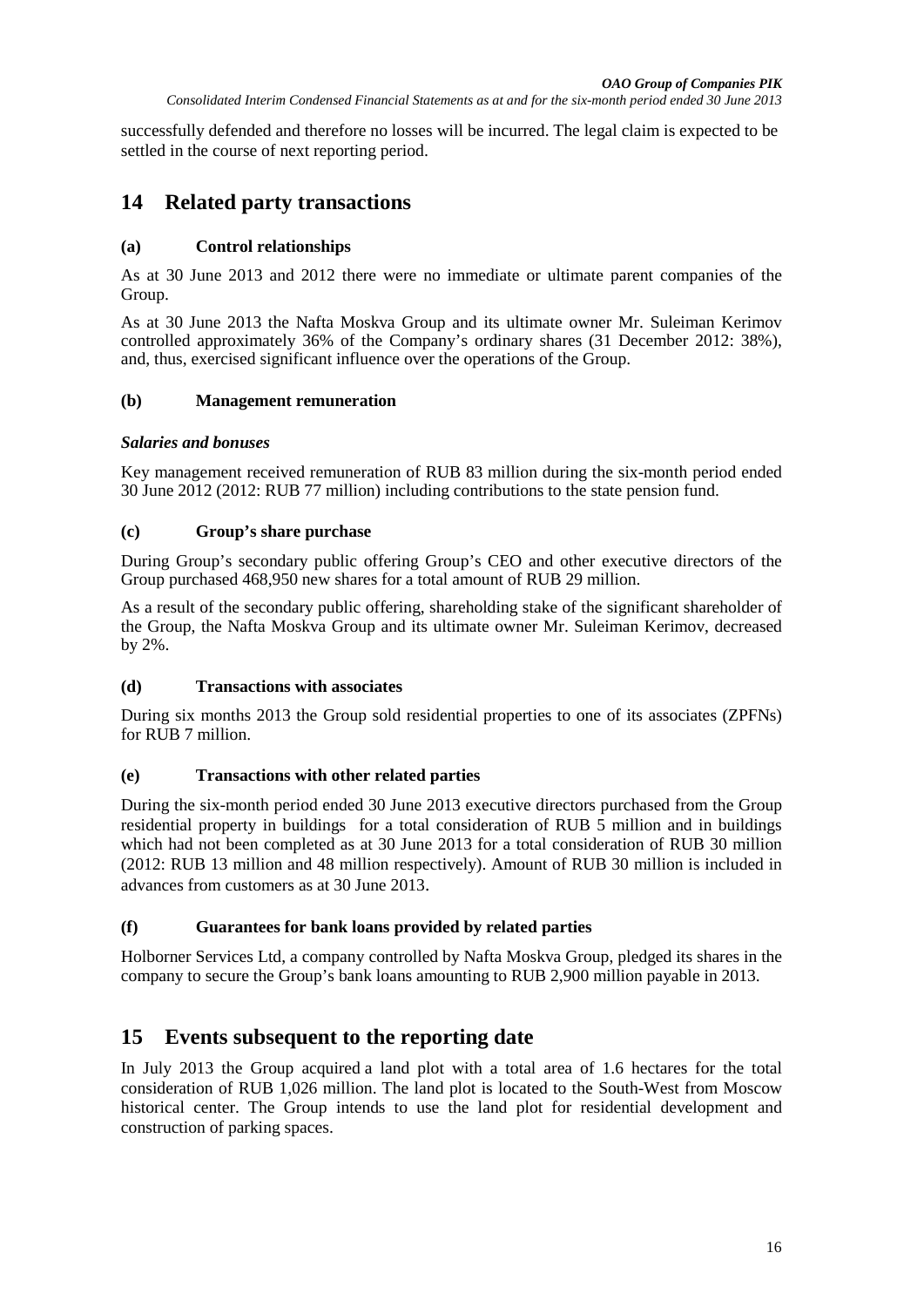# **16 Supplementary information: non-IFRS measures**

*Net debt:*

|                                         | 30 June<br>2013<br>mln RUB<br>(unaudited) | 31 December<br>2012<br>mln RUB |
|-----------------------------------------|-------------------------------------------|--------------------------------|
| Loans and borrowings, current           | 26,303                                    | 10,197                         |
| Plus: Loans and borrowings, non-current | 9.820                                     | 33,014                         |
| Less: Cash and cash equivalents         | (12,615)                                  | (5,067)                        |
|                                         | 23,508                                    | 38,144                         |

### *Earnings before interest, taxes, depreciation and amortisation:*

|                                                             | 30 June 2013 | 30 June 2012 |
|-------------------------------------------------------------|--------------|--------------|
|                                                             | mln RUB      | mln RUB      |
| <b>EBITDA</b>                                               | (unaudited)  | (unaudited)  |
| Profit/ (loss) for the period                               | 2,630        | (962)        |
| Plus: Depreciation and amortisation                         | 335          | 346          |
| Plus: Interest expense                                      | 2,539        | 2,831        |
| Less: Interest income                                       | (141)        | (43)         |
| Plus: Income tax expense/ (benefit)                         | 690          | (331)        |
|                                                             | 6,053        | 1,841        |
| <b>Adjusted EBITDA</b>                                      |              |              |
| Impairment losses and reversal of impairment losses, net    | 249          | (24)         |
| Impairment losses on financial assets, net                  | 8            | 246          |
| Foreign exchange (gains)/losses, net                        | (141)        | 44           |
| (Gains)/losses on disposal of property, plant and equipment | (8)          | 40           |
| Loss from disposal of subsidiaries and development rights   |              | 22           |
| Penalties and fines, including reversals                    | 170          | (94)         |
|                                                             | 6,331        | 2,075        |

\*\*\*\*\*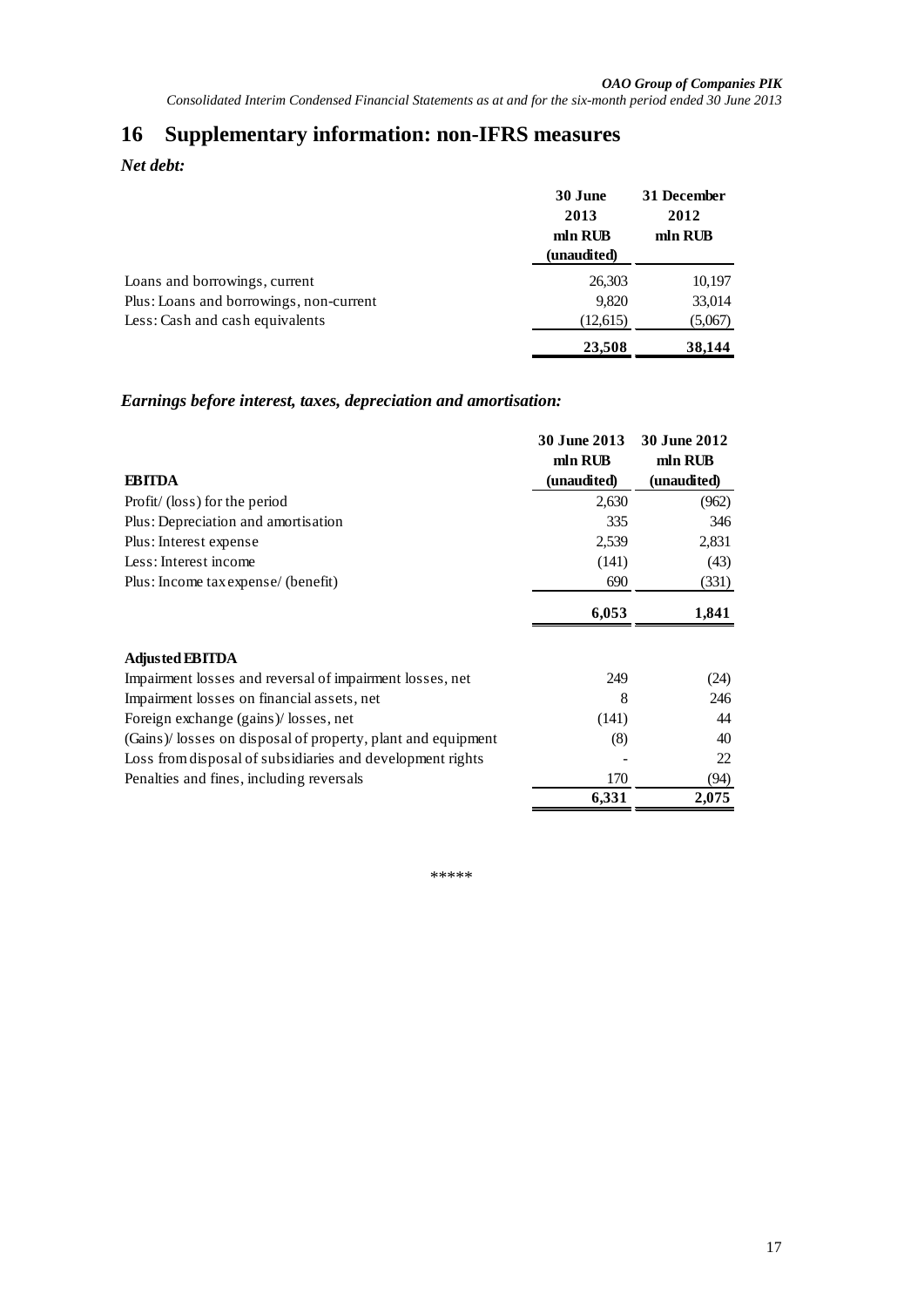

**ZAO KPMG** 10 Presnenskaya Naberezhnaya Moscow, Russia 123317

Telephone Fax Internet

+7 (495) 937 4477 +7 (495) 937 4400/99 www.kpmg.ru

# Auditors' Report on Review of Consolidated Interim Condensed Financial Information

To the Board of Directors

OAO Group of Companies PIK

#### Introduction

We have reviewed the accompanying consolidated interim condensed statement of financial position of OAO Group of Companies PIK (the "Company") and its subsidiaries (the "Group") as at 30 June 2013, and the related consolidated interim condensed statements of profit or loss and other comprehensive income, changes in equity-and cash flows for the six-month period then ended, and notes to the consolidated interim condensed financial information (the "Consolidated interim condensed financial information"). Management is responsible for the preparation and presentation of this Consolidated interim condensed financial information in accordance with International Financial Reporting Standard IAS 34 Interim Financial Reporting. Our responsibility is to express a conclusion on this Consolidated interim condensed financial information based on our review.

#### Scope of Review

We conducted our review in accordance with International Standard on Review Engagements 2410 Review of Interim Financial Information Performed by the Independent Auditor of the Entity. A review of consolidated interim condensed financial information consists of making inquiries, primarily of persons responsible for financial and accounting matters, and applying analytical and other review procedures. A review is substantially less in scope than an audit conducted in accordance with International Standards on Auditing and consequently does not enable us to obtain assurance that we would become aware of all significant matters that might be identified in an audit. Accordingly, we do not express an audit opinion.

Audited entity: OAO Group of Companies PIK

Registered by Government Agency Moscow Registration Chamber on 20 September 1994 Registration No. 756.924

Entered in the Unified State Register of Legal Entities of Legal Entities on 30 August 2002 by the Moscow Inter-Regional Tax Inspectorate No. 30 of the Ministry for Taxes and Duties of the Russian Federation Registration No. 1027739137084 Certificate series 77 No. 007637627

bldg. 1, 19 Barrikadnaya Street, Moscow, 123242

Independent auditor: ZAO KPMG, a company incorporated under the Laws of the Russian Federation, a part of the KPMG Europe LLP group, and a member firm of the KPMG network of independent member firms affiliated with KPMG International Cooperative ("KPMG International"), a Swiss entity

Registered by the Moscow Registration Chamber on 25 May 1992, Registration No. 011.585.

Entered in the Unified State Register of Legal Entities on 13 August 2002 by the Moscow Inter-Regional Tax Inspectorate No.39 of the Ministry for Taxes and Duties of the Russian Federation, Registration No. 1027700125628. Certificate series 77 No. 005721432

Member of the Non-commercial Partnership "Chamber of Auditors of Russia". The Principal Registration Number of the Entry in the State Register of Auditors and Audit Organisations: No.10301000804.